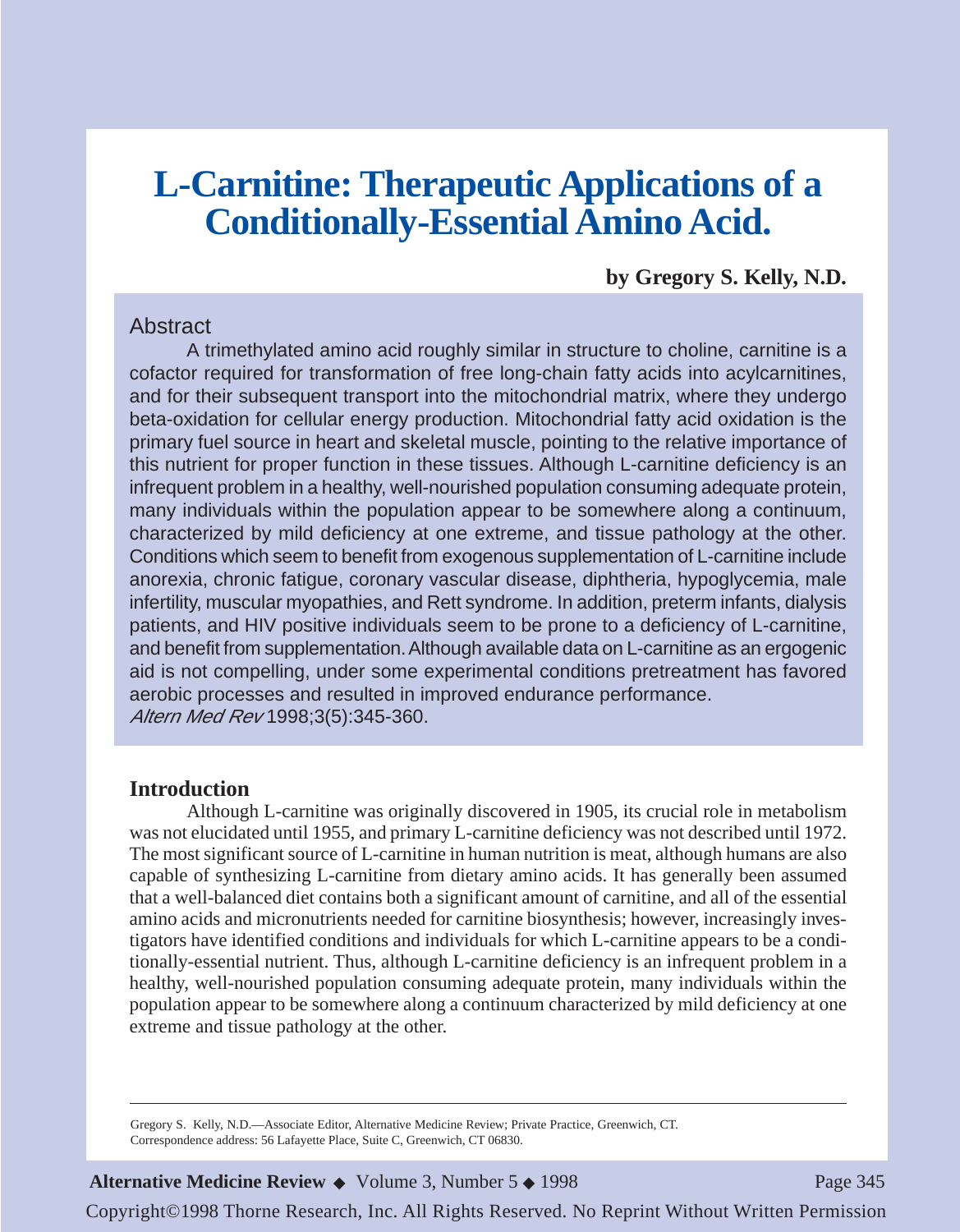#### **Biochemistry**

A trimethylated amino acid similar in structure to choline, carnitine (see Figure 1) is a cofactor required for transformation of free long-chain fatty acids into acylcarnitines, and for their subsequent transport into the mitochondrial matrix, where they undergo betaoxidation for cellular energy production. Mitochondrial fatty acid oxidation is the primary fuel source in heart and skeletal muscle, pointing to the relative importance of this nutrient for proper function in these tissues.

Carnitine synthesis begins with methylation of the amino acid L-lysine by Sadenosylmethionine (SAM). Methionine, magnesium, ascorbic acid, iron, P5P, and nia-

cin, along with the cofactors responsible for regenerating SAM from homocysteine (5-methyltetrahydrofolate, methylcobalamin, and betaine) are all required for endogenous carnitine synthesis (see Figure 2).

In order to form L-carnitine from lysine, three consecutive methyla-

tion reactions are required, with SAM acting as the methyl donor, resulting in the formation of trimethyllysine. Trimethyllysine is enzymatically transformed into hydroxytrimethyllysine in a reaction requiring alphaketoglutarate, oxygen, ascorbic acid and iron. The next step in the endogenous synthesis of L-carnitine requires pyridoxal 5'-phosphate (vitamin B6) and results in the formation of trimethylaminobutyraldehyde. Trimethylaminobutyrate (or gammabutyrobetaine) is then formed in a reaction requiring NADH (vitamin B3 dependent). The gamma-butyrobetaine is finally hydroxylated

into carnitine in a reaction which again requires alpha-ketoglutarate, oxygen, ascorbic acid and iron.

A pivotal enzyme in carnitine synthesis, betaine aldehyde dehydrogenase is the same enzyme responsible for synthesis of betaine from choline. Two recent studies suggest this enzyme has a preference for the cholinebetaine conversion, since choline supplementation appeared to decrease carnitine synthe- $\text{sis}$ <sup>1, 2</sup>

#### **Pharmacokinetics**

The pharmacokinetic properties of an orally administered dose of L-carnitine have not been unequivocally described in the lit-



erature, and might have considerable variability depending upon the relative carnitine stores of an individual. Evidence indicates L-carnitine is absorbed in the intestine by a combination of active transport and passive diffusion.3

There appears to be no significant advantage of supplementing an oral dose

of L-carnitine in amounts greater than 2 g, since pharmacokinetic studies suggest mucosal absorption of carnitine is saturated at about a 2 g dose.4 Maximum blood concentrations are reached approximately 3.5 hours following an oral dose, with a half-life of about 15 hours. Elimination of carnitine occurs primarily through the kidneys.<sup>5</sup>

Although evidence suggests dietary carnitine is not totally absorbed and is in part degraded in the gastrointestinal tract of humans, there is some disagreement on the actual bioavailability of an oral dose. Rebouche and Chenard gave a radio-labeled dose of

### Page 346 **Alternative Medicine Review** ◆ Volume 3, Number 5 ◆ 1998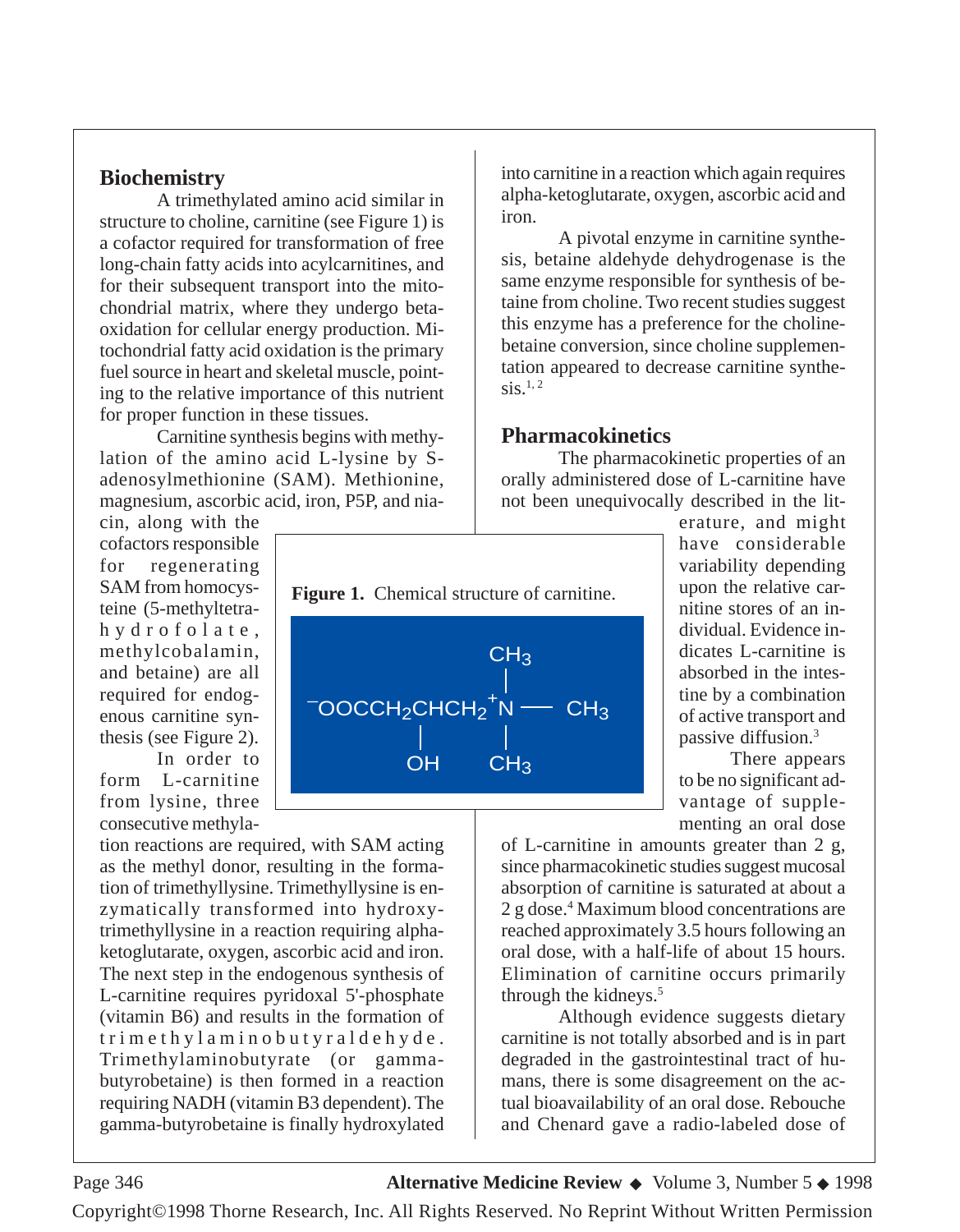L-carnitine orally with a meal to subjects who had been adapted to a low-carnitine diet or a high-carnitine diet in order to determine the metabolic fate of dietary carnitine in humans. Their results suggested an oral bioavailability of 54 to 87 percent depending upon the dose of L-carnitine consumed.6 Bach et al also presented evidence suggesting relatively high absorption of L-carnitine. Following a 2 g oral dose of L-carnitine, they reported an increase in total blood carnitine levels of about 57 percent and in the free form of L-carnitine of about 81 percent.<sup>5</sup>

In contrast to these observations, several researchers have suggested much lower bioavailability. Sahajwalla et al indicated an absolute bioavailability of approximately 18 percent in healthy volunteers.7 Harper et al similarly reported a relatively low oral bioavailability. Following a 2 g dose they estimated bioavailability to be approximately 16 percent.4

Baker et al evaluated the changes in free and acylcarnitine activity in plasma, whole blood, red blood cells, and urine following oral doses of L-carnitine (a single dose of 500 mg or 2500 mg, or by ingestion of a daily dose of 2500 mg for 10 days). Increased levels of free carnitine were observed in the urine following all dosage regimens, while a single or consistent daily dose of 2500 mg of carnitine increased free and acylcarnitine in plasma, whole blood and urine to the greatest degrees. However, irrespective of dosage, these researchers observed no significant change in red blood cell carnitine levels, suggesting either a slow repletion of tissue stores of carnitine following an oral dose, or a low capability to transport carnitine into tissues under normal conditions.8 It is not known whether similar findings would be observed in conditions characterized by functional deficiency; however, based upon consistent clinical observations, it is likely some degree of tissue repletion occurs following an oral dose.

### **Deficiency**

Although L-carnitine is supplied exogenously as a component of the diet and can also be synthesized endogenously, evidence suggests both primary and secondary deficiencies do occur. Carnitine deficiency can be acquired or a result of inborn errors of metabolism. Carnitine levels of vegetarians are reported to be below normal. Infants fed carnitine-free formulas are also in jeopardy of deficiency, since endogenous synthesis is not adequate to cover systemic needs during the first few days of the postnatal period. Primary carnitine deficiency, although rare, is characterized by low plasma, red blood cell, and tissue levels of carnitine, and generally presents with symptoms such as muscle fatigue, cramps, and myoglobinemia following exercise. Secondary carnitine deficiency is not as rare and is most commonly associated with dialysis, although intestinal resection, severe infections, and liver disease can also induce a secondary deficiency. Other symptoms of a chronic carnitine deficiency can include hypoglycemia, progressive myasthenia, hypotonia, or lethargy. Because of carnitine's role in fatty acid metabolism, elevated triglycerides as a lab finding might, among a variety of possibilities, be indicative of a relative deficiency of carnitine. Pathological manifestations of chronic deficiency include accumulation of neutral lipid within skeletal muscle, heart tissue and liver, a disruption of muscle fibers, and an accumulation of large aggregates of mitochondria within the skeletal and smooth muscle. Because of these changes, a deficiency can result in cardiomyopathy, congestive heart failure, encephalopathy, hepatomegaly, impaired growth and development in infants, and neuromuscular disorders.

## **Diet and Nutritional Interactions**

It is assumed a diet adequate in protein will supply enough exogenous, and promote any additional endogenous, synthesis

#### **Alternative Medicine Review ◆** Volume 3, Number 5 ◆ 1998 Page 347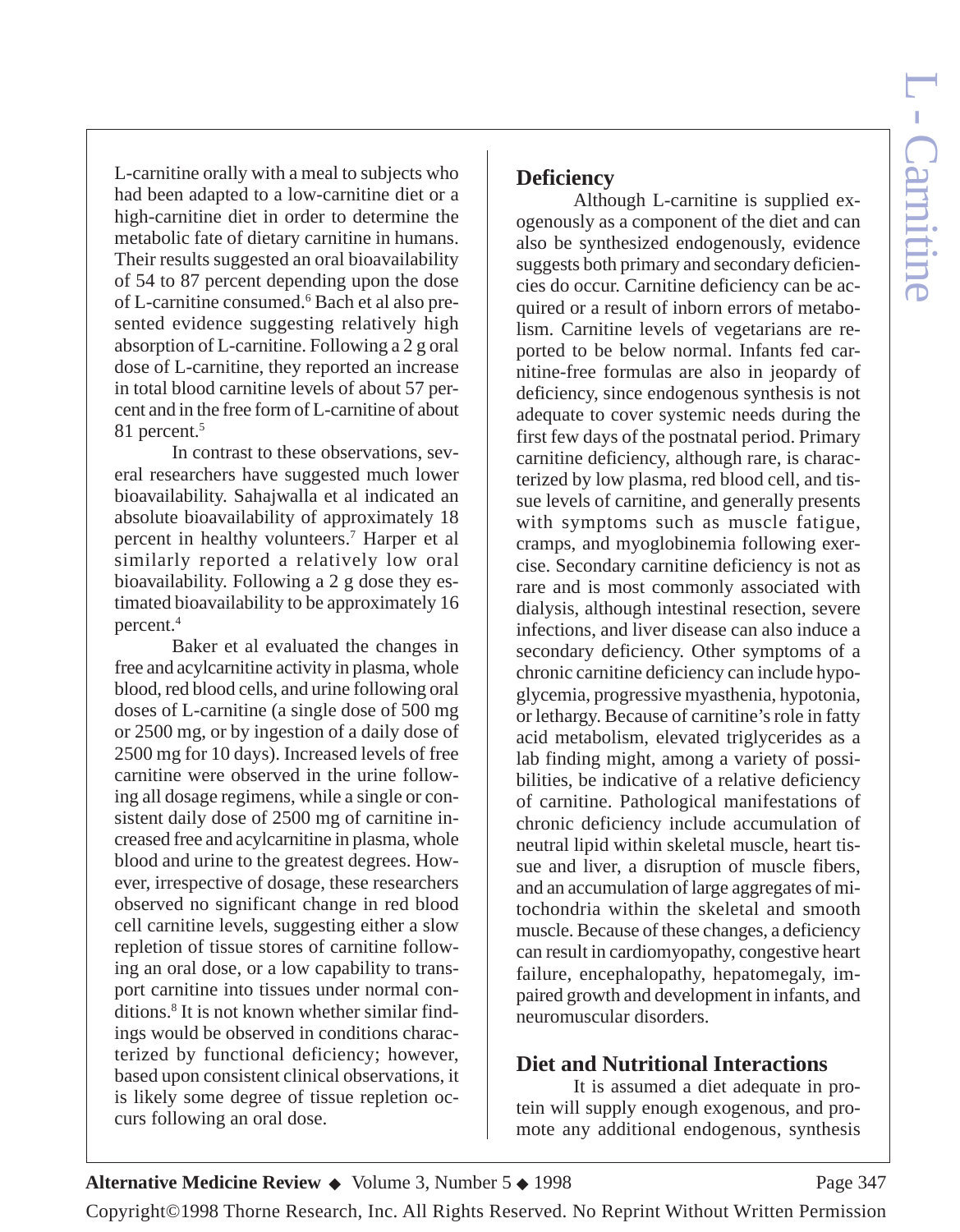

**Figure 2.** Synthesis of carnitine.

needed to supply an individual's requirements for L-carnitine. However, since L-carnitine is found primarily in animal proteins, with red meat regarded as the richest source, it is theoretically possible to consume a high protein diet consisting of beans, legumes, or egg whites and still promote a relative deficiency.

Since a vegetarian diet is very low in exogenous carnitine, and is potentially low in some of the substrates required for carnitine synthesis, there is some concern that following a strict vegetarian diet might produce a carnitine deficiency in some individuals. A case report in the literature seems to lend credence to this possibility. In this report, a 12 year-old consuming a vegetarian diet had recurrent episodes of vomiting, lethargy, and hypoglycemia dating back 11 years. Investigations revealed a systemic carnitine deficiency that, when corrected, promptly improved his condition.9

Results indicate the macronutrient composition of a diet, other than protein content, can influence carnitine metabolism. In seven healthy men receiving the same amount of dietary carnitine, plasma free carnitine rose significantly in individuals following a highfat, low-carbohydrate diet, while no change in carnitine level was observed in individuals on a high-carbohydrate, low-fat diet. Renal excretion of carnitine increased only on the higher fat diet as well. This evidence suggests a high-fat, low-carbohydrate diet might be capable of boosting endogenous synthesis of carnitine and its metabolites.<sup>10</sup> Coupled with this observation is the clinical finding that some individuals consuming a high carbohydrate diet for prolonged periods of time present with vague symptoms of fatigue and hypoglycemia, symptoms which can be indicative of a relative carnitine deficiency. In these individuals it might be prudent to assess carnitine status.

Although medium-chain triglycerides (MCTs) have generally been assumed to be

Page 348 **Alternative Medicine Review** ◆ Volume 3, Number 5 ◆ 1998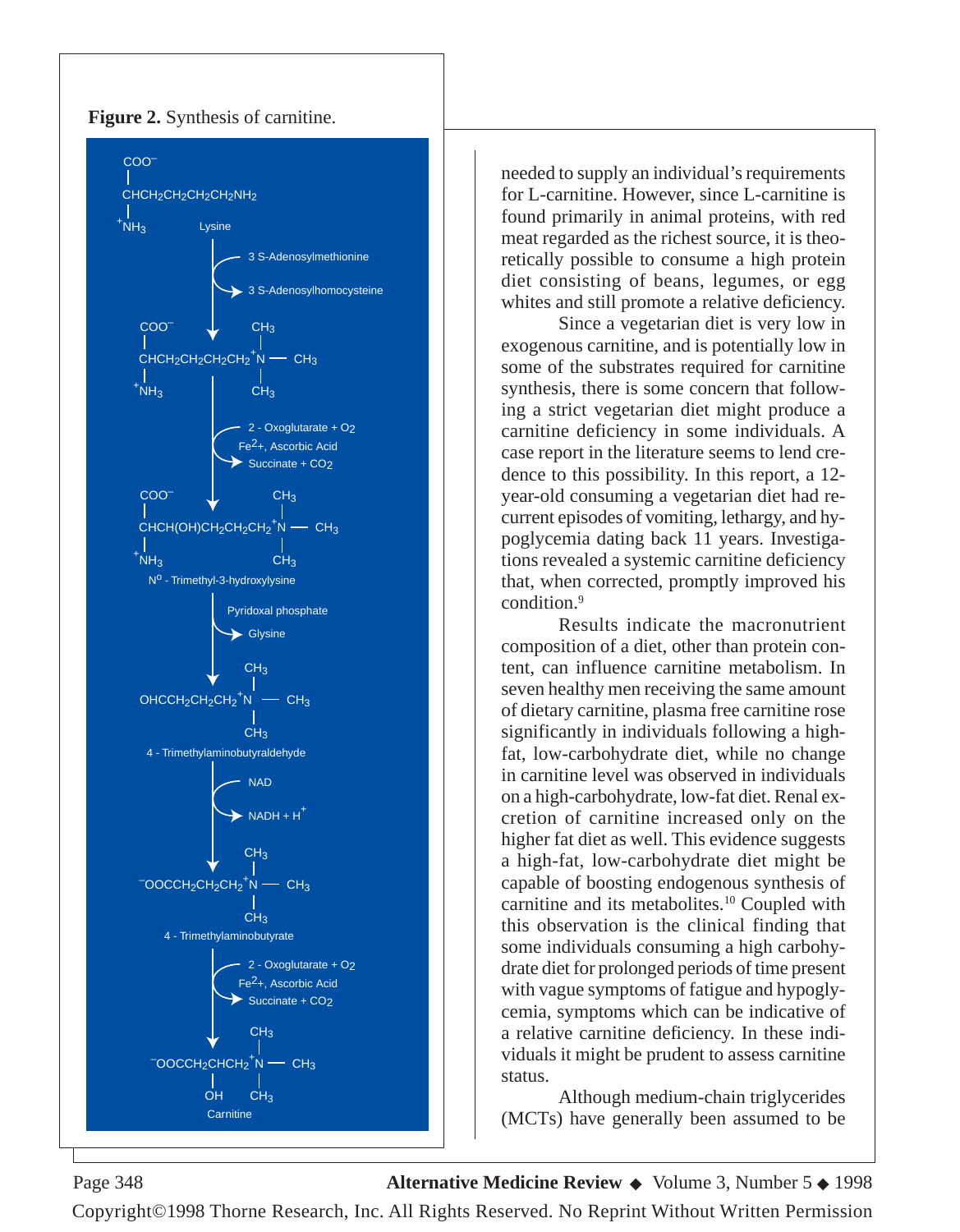utilized as an energy substrate independently of carnitine, Rossle et al have shown the administration of MCTs does impact plasma concentrations of free carnitine and acylcarnitines, suggesting MCTs might not be metabolized independently of carnitine.<sup>11</sup> Since carnitine deficiency can also impair ketogenesis, individuals consuming a ketogenic diet high in MCTs should be monitored for signs or symptoms suggestive of carnitine deficiency.

Davis et al have shown that very low calorie diets (between 420-600 kcal/day) can have a negative effect on both plasma and urinary carnitine levels. Although plasma shortchain acylcarnitine esters increased and free carnitine declined significantly, protein consumption appeared to exert a sparing effect on carnitine since individuals consuming a preponderance of calories as meat/fish/poultry maintained significantly higher levels of plasma total carnitine.12

Ascorbic acid is required for the biosynthesis of L-carnitine, so it is not surprising to find a deficiency of ascorbic acid will decrease endogenous biosynthesis of carnitine.13,14 Experimental evidence suggests some forms of vitamin B12 affect carnitine synthesis. In rats, administration of methylcobalamin, cyanocobalamin, and hydroxycobalamin have been shown to stimulate carnitine synthesis. This is probably due to the use of vitamin B12 in the re-methylation of homocysteine to methionine, since biochemically, SAM must donate methyl groups to complete the endogenous generation of carnitine from lysine.15 Although evidence is currently unavailable, it is possible deficiencies in other nutrients required for optimal levels of SAM, such as methionine, magnesium, folic acid, and betaine, might impair endogenous synthesis of L-carnitine.

Although the precise role of riboflavin (B2) in carnitine metabolism has not been elucidated, a case report suggests this vitamin might be an important component in

optimizing carnitine levels in some individuals. In the report, Triggs et al describe a 29-year-old female with severe nausea and vomiting of pregnancy, migraines, psychiatric illness, non-epileptic seizures, and valproateinduced coma. Treatment with riboflavin normalized her plasma free carnitine level, and had a beneficial impact on her headaches and behavior.16

Since adequate dietary lysine is required as a substrate for carnitine synthesis, a deficiency of this amino acid or the other cofactors—iron, vitamin C, B6, niacin—might also compromise carnitine status.

Due to the choline-betaine pathway sharing an enzyme with the lysine to carnitine pathway, which was mentioned earlier, $^{1,2}$  choline supplementation might decrease carnitine synthesis; therefore, it might be of greater benefit to supplement with betaine rather than its precursors, choline or phosphatidylcholine. In individuals consuming high amounts of choline, phosphatidylcholine, or lecithin (a rich source of phosphatidylcholine), additional supplementation of L-carnitine or an assessment of L-carnitine status might be warranted.

#### **Drug Interactions**

Anticonvulsant therapy, including phenobarbital, valproic acid, phenytoin, and carbamazepine, has a significant lowering effect on carnitine levels.17 Pivampicillin treatment is also known to negatively impact carnitine metabolism.18

L-carnitine should be used cautiously if at all with pentylenetetrazol, a respiratory stimulant drug, since evidence suggests the combination might enhance the side-effects of the drug.19

Evidence suggests L-carnitine might prevent the cardiac complications secondary to interleukin-2 immunotherapy in cancer patients.20 Experimental evidence also suggests L-carnitine might be able to prevent cardiac toxicity secondary to the administration of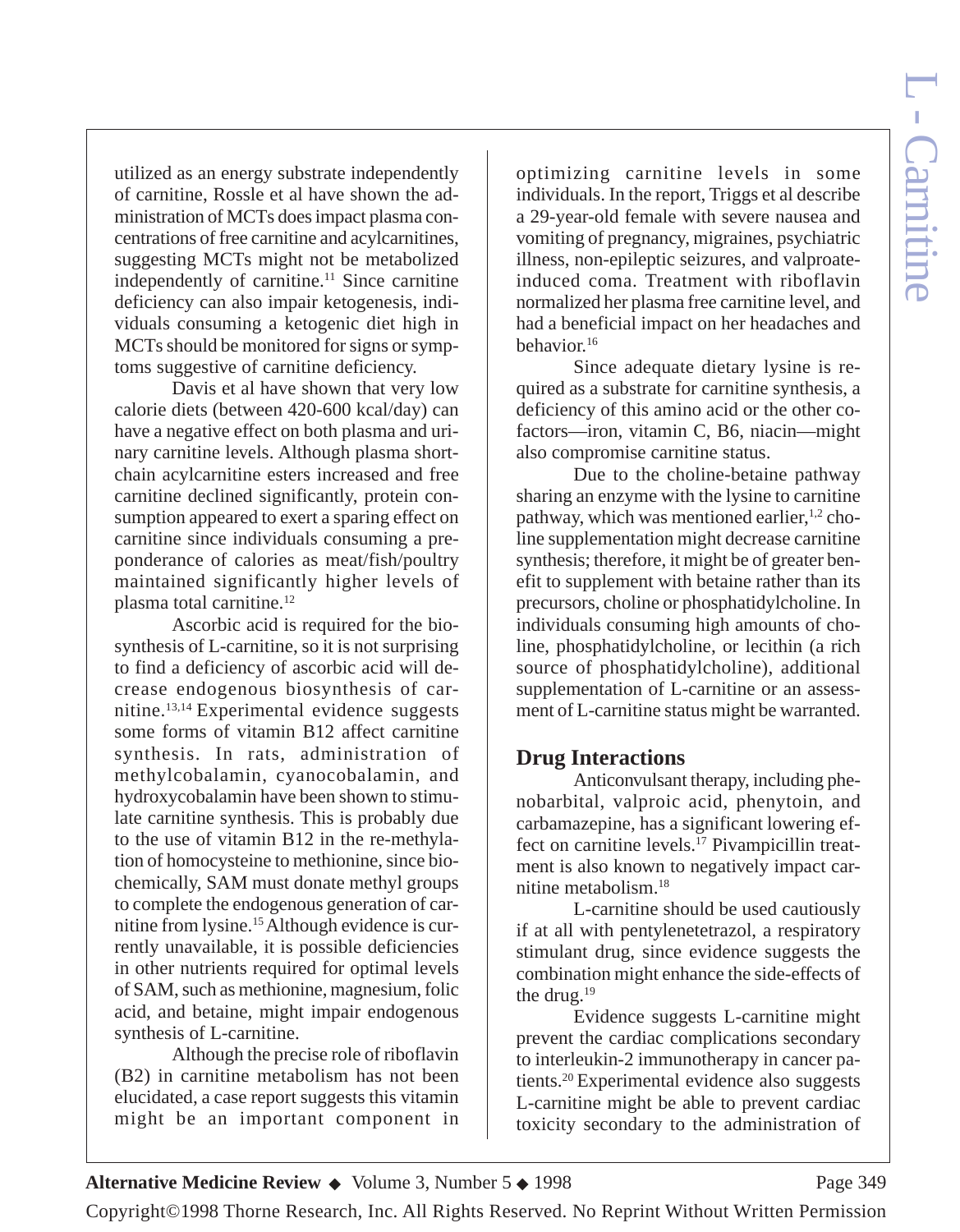adriamycin.21 L-Carnitine, when used concurrently with zidovudine (AZT), appears to prevent the AZT-induced destruction of myotubules, preserve the structure and volume of mitochondria, and prevent the accumulation of lipids.<sup>22</sup>

#### **Anorexia**

In patients with anorexia nervosa, carnitine and adenosylcobalamin accelerated body weight gain and normalization of gastrointestinal function. Latent fatigue was reported to disappear and mental performance increase under this treatment regimen. $^{23}$ Korkina et al reported the combined use of carnitine and adenosylcobalamin eliminated fluctuations in the work rate and improved the scope and productivity of intellectual work in patients with anorexia nervosa in the stage of cachexia, although latent fatigue in the population studied was not fully removed.<sup>24</sup>

Children with infantile anorexia also appear to respond well to a combination of carnitine and adenosylcobalamin. One group of children was given 2000 mcg adenosylcobalamin and 1000 mg carnitine, while the other group was given cyproheptadine, an anti-histamine used to stimulate appetite. Results of adenosylcobalamin and carnitine treatment were judged good by the authors, were comparable to the effects of the pharmaceutical agent, and were produced with no side-effects.25

## **Athletic Performance**

Carnitine is promoted as a supplement needed to improve the body's ability to use stored fat as fuel. Supplementation purportedly enhances lipid oxidation, increases VO2 max, and decreases plasma lactate accumulation during exercise.

Several investigators have suggested L-carnitine supplementation might benefit athletes. Swart et al investigated the effect of giving 2 grams/day of L-carnitine for 6 weeks to

seven male marathon athletes. They reported a 5.68 percent increase in running speed, and decreased average oxygen consumption and heart rate in a treadmill test following supplementation. The authors suggest that in order for carnitine to be effective as an ergogenic aid the athlete must have a relative shortage of endogenous carnitine to begin with and an adequate supply of lipids available as fuel, which will shift metabolism toward the utilization of fats as an energy source. Because the average free and total plasma carnitine levels were below the normal ranges prior to supplementation, the L-carnitine might have helped to overcome a relative endogenous deficiency for the participants involved in this study.26

Siliprandi et al, in a small double-blind cross-over study of ten moderately-trained male subjects, gave either 2 grams of L-carnitine or placebo orally one hour prior to exercise. Supplementation with L-carnitine induced a significant post-exercise decrease of plasma lactate and pyruvate and a concurrent increase of acetylcarnitine.<sup>27</sup> Vecchiet et al randomly gave 2 grams of L-carnitine or a placebo to subjects one hour before they began exercise. At the maximal exercise intensity, treatment with L-carnitine increased both maximal oxygen uptake and power output. The authors also reported, at similar, non-maximal, exercise intensities, participants receiving Lcarnitine had reduced oxygen uptake, carbon dioxide production, pulmonary ventilation, and plasma lactate.<sup>28</sup>

While some of the results with L-carnitine supplementation have been promising, not all research is in agreement. Heinonen, in his review of carnitine supplementation and physical exercise, concluded that its impact on performance in athletes is equivocal: it does not enhance fatty acid oxidation, spare glycogen or postpone fatigue during exercise; it does not stimulate pyruvate dehydrogenase activity; and it does not reduce body fat or help with weight loss.<sup>29</sup>

Page 350 **Alternative Medicine Review** ◆ Volume 3, Number 5 ◆ 1998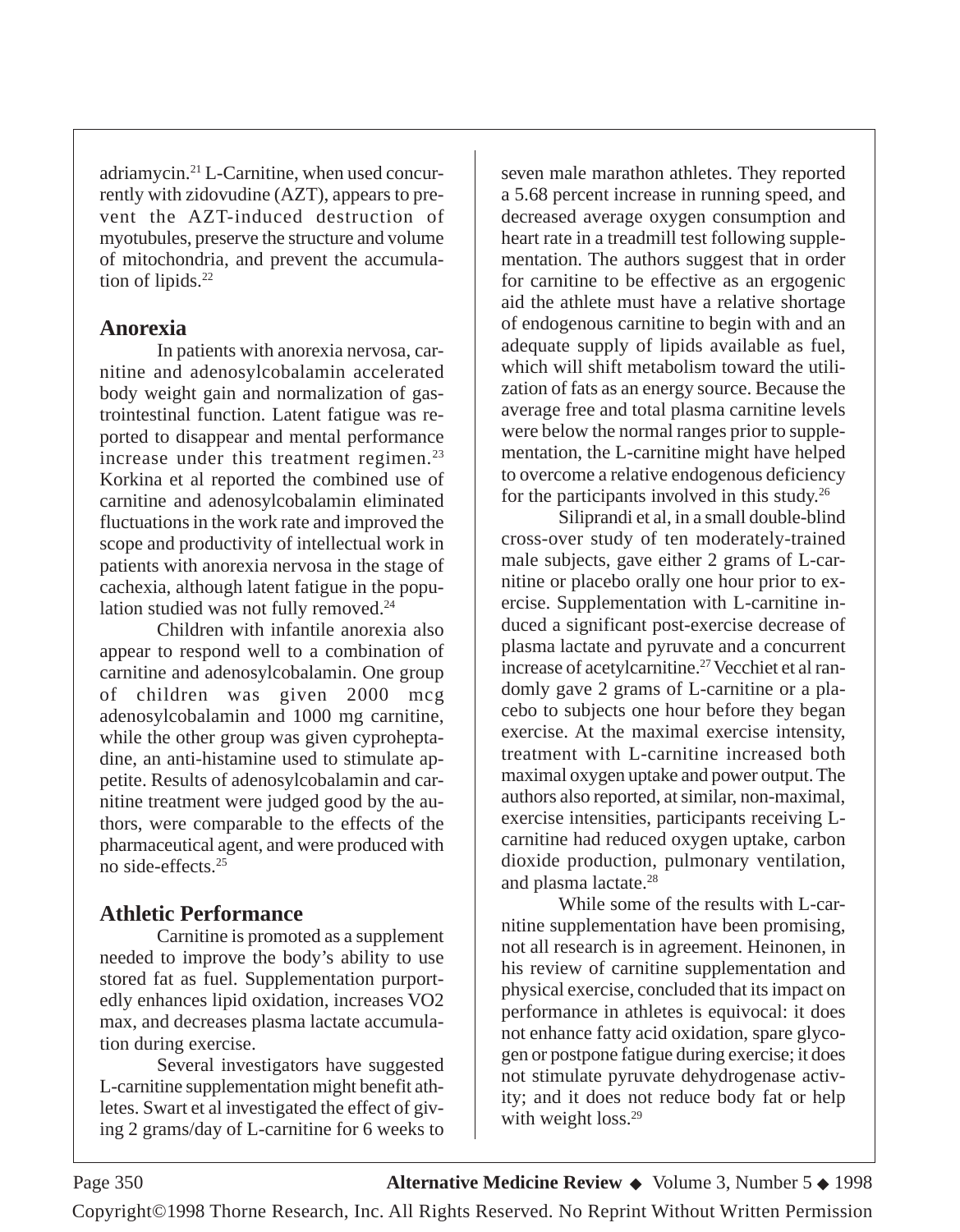Vukovich et al found chronic carnitine supplementation (6 g/day) resulted in no differences in VO2, respiratory exchange ratio, heart rate, or carbohydrate and fat utilization. They also reported muscle carnitine concentration at rest was unaffected by supplementation.30 Barnett et al similarly reported carnitine supplementation of 4 g/day for 14 days, while effective at increasing plasma total acid soluble and free carnitine concentrations, had no significant effect on muscle carnitine concentrations.31 Cooper et al found loading of athletes with L-carnitine for 10 days prior to a marathon, while abolishing the exercise-induced fall in plasma free carnitine and increasing the production of acetylcarnitine, resulted in no detectable improvement in performance.<sup>32</sup>

Colambani et al investigated the effects of L-carnitine supplementation on metabolism and performance of endurance-trained athletes during and after a marathon run. In a doubleblind cross-over field study, seven male subjects received two grams of L-carnitine two hours before the start of a marathon run and again after 20 km of running. Although the administration of L-carnitine was associated with a significant increase in the plasma concentration of all analyzed carnitine fractions, significant changes in running time, plasma concentrations of carbohydrate metabolites (glucose, lactate, and pyruvate), as well as fat metabolites (free fatty acids, glycerol, and beta-hydroxybutyrate), hormones (insulin, glucagon, and cortisol), and enzyme activities (creatine kinase and lactate dehydrogenase) were not observed.<sup>33</sup>

Although available data on L-carnitine as an ergogenic aid is not compelling, under some experimental conditions pretreatment has favored aerobic processes. It is possible L-carnitine might only exert a beneficial effect when there are actual deficiencies. Availability of fat as a substrate for fuel might also

impact the ability of carnitine to act as an ergogenic aid. Supplementation of 2 grams one hour prior to intensive exercise might provide some benefits; however, based on the mixed results and the cost of the supplement, long term administration of L-carnitine as an ergogenic aid is difficult to justify.

## **Chronic Fatigue Syndrome and Mitochondrial Myopathy**

Researchers investigating the oral administration of L-carnitine as a potential treatment for chronic fatigue syndrome observed clinical improvement in 12 of 18 patients. They also reported the trend for the greatest improvement occurred between weeks four and eight of treatment. One patient was unable to complete the trial due to the development of diarrhea.34

Campos et al found plasma carnitine "insufficiency," (defined as plasma esterified carnitine to free carnitine ratio above 0.25) in 21 of 48 (43.8%) patients with mitochondrial myopathy. They proceeded to treat the patients classified as "insufficient" with L-carnitine (50-200 mg/kg four times daily) and observed improvements in muscle weakness in 19 of 20 patients, failure to thrive in 4 of 8, encephalopathy in 1 of 9, and cardiomyopathy in 8 of 8 patients.35

## **Diphtheria**

Ramos et al studied the effect of carnitine supplementation in patients with diphtheria. In addition to standard treatment for diphtheria, they divided 625 children into two groups. Three hundred twenty-seven patients received DL-carnitine (100 mg/kg/day in two divided doses orally for four days) while the remaining patients served as controls. The patients who received carnitine had a significant reduction in both the incidence and mortality of diphtheria-induced myocarditis.36

**Alternative Medicine Review ◆** Volume 3, Number 5 ◆ 1998 Page 351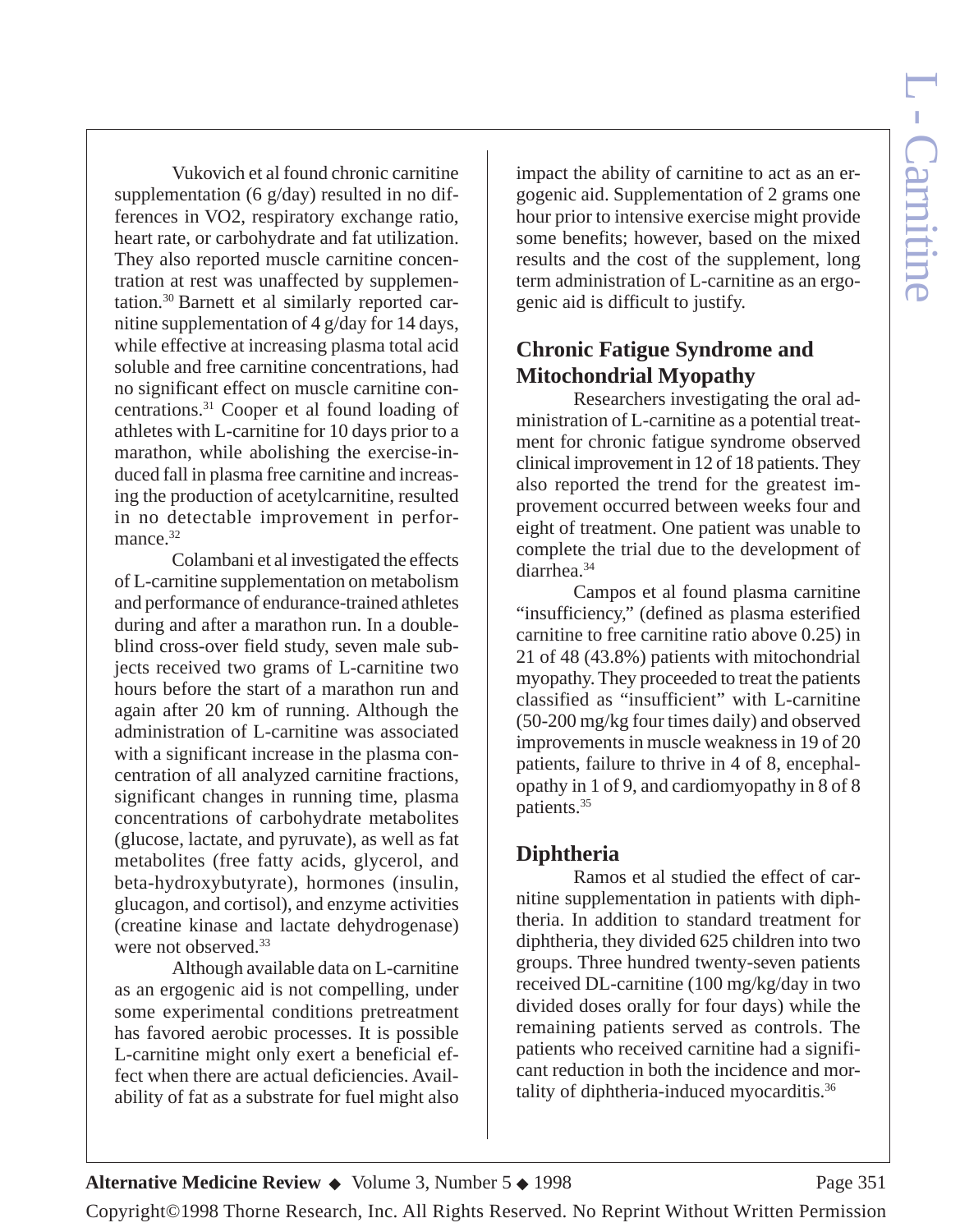### **Heart Disease (General)**

Although several studies have indicated limited or no benefit of L-carnitine administration during coronary bypass surgery, the preponderance of evidence currently available suggests a beneficial effect of this nutritional supplement in reducing risk factors such as lipid levels and blood pressure, improving physiological function, and impacting the clinical outcomes in coronary conditions such as angina, cardiomyopathy, and congestive heart failure.

### **Angina, Ischemia and Peripheral Vascular Disease**

Since myocardial carnitine content declines within 15-30 minutes of ischemia, it is not surprising to find administration of Lcarnitine offers tangible therapeutic benefits for individuals with angina. Kamikawa et al suggest that L-carnitine (900 mg daily given orally) might moderately improve exercise tolerance in patients with stable angina. Their results indicate the benefits of supplementation appear to increase over time, with a longer supplementation period typically resulting in a prolonged angina-free period during exercise. Although several individuals in this trial were free from angina following carnitine supplementation, the majority of patients were only able to extend their angina-free exercise time by about 10 percent . They also observed significantly less ST segment depression during the same exercise load after 12 weeks of oral administration of L-carnitine.37 Canale et al also found less ST segment depression following oral supplementation of 3 g of L-carnitine daily for 30 days in individuals with angina.38

In a multicenter, double-blind, randomized, placebo-controlled cross-over trial of L-carnitine in stable effort-induced angina, twenty-two percent of the patients given L-carnitine became free of angina, compared with 9 percent in the group given placebo. Overall their results indicated increased exercise tolerance and reduced ECG indices of ischemia following supplementation.<sup>39</sup> An investigation of L-carnitine supplementation (2 g/day) in 100 randomly selected patients with exercise-induced stable angina over a sixmonth period resulted in a reduction in the number of premature ventricular contractions at rest, an improvement in exercise tolerance, an increase in maximal systolic arterial blood pressure, and a reduction in ST-segment depression during maximal effort. In all patients L-carnitine was given in addition to the already instituted therapy. A concomitant increase in the number of patients belonging to class I of the NYHA classification and a reduction in the consumption of cardioactive drugs was also observed in the subjects receiving L-carnitine.40 In an analysis of three multicenter trials, Fernandez and Proto found a net reduction in the rate of anginal episodes and use of nitrates in patients treated with 2 g/day of Lcarnitine. They also noted a normalization of plasma cholesterol levels in 455 of 737 individuals with previously abnormally high levels subsequent to one year of supplementation with L-carnitine. $41$ 

A double-blind, cross-over study evaluating the effects of L-carnitine supplementation (2 g twice daily for 3 weeks) in patients with peripheral vascular disease revealed an increase in walking distance from an average of 174 minutes with placebo to 306 minutes with L-carnitine. These researchers also observed a more rapid recovery to the resting value of the lactate/pyruvate ratio in individuals receiving L-carnitine.42

Evidence also suggests that L-carnitine potentiates the anti-arrhythmic effect of propafenone and mexiletine in patients with ischemia.43

Page 352 **Alternative Medicine Review** ◆ Volume 3, Number 5 ◆ 1998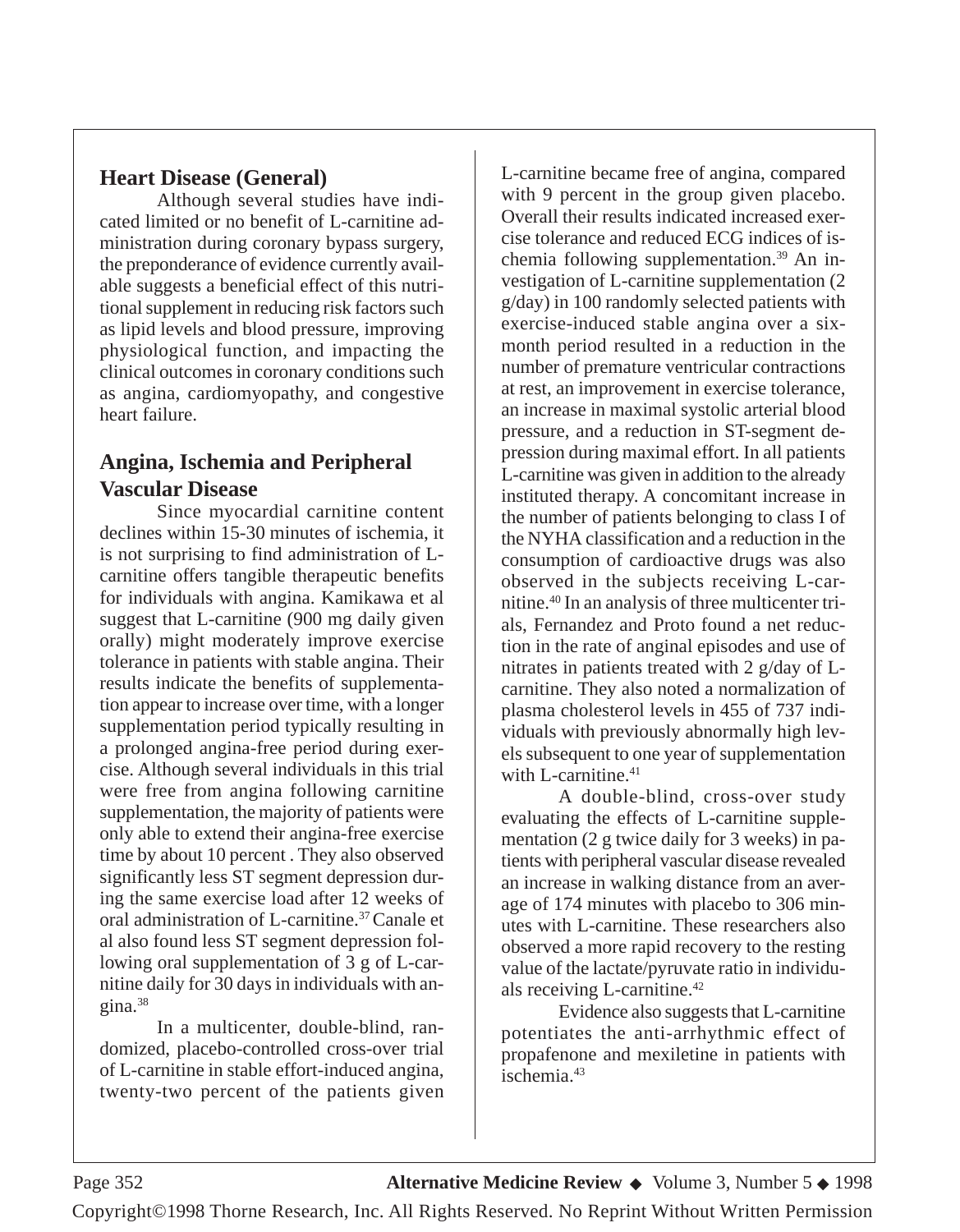# **Cardiogenic Shock**

Corbucci and Lettieri observed a protective effect of L-carnitine supplementation during cardiogenic shock. They suggested Lcarnitine might provide its benefit by mitigating against metabolic acidosis, protecting against the destruction of enzymes, and minimizing cellular oxidative damage.<sup>44</sup> In a follow-up study, a similar positive trend was noted in terms of survival rate in individuals administered L-carnitine for cardiogenic shock. $45$ 

# **Cardiomyopathy**

Ino et al have suggested "the determination of plasma carnitine concentrations and fatty acid metabolism by-products should be performed in all patients with cardiomyopathy of unknown etiology because carnitine supplementation may lead to improvement." This statement was a result of their findings in children with hypertrophic and dilated cardiomyopathy associated with abnormal carnitine metabolism. Their results indicate a relatively high percentage of these children responded favorably to prolonged administration of L-carnitine.46

It is suggested that a synergistic protective action might be obtained with a combination of beta-blocking agents and L-carnitine in the treatment of hypertrophic cardiomyopathy. They presented a case of a 52-yearold male with dilated cardiomyopathy who responded successfully to treatment with the combination of L-carnitine and propranolol, resulting in restored cardiac function and a 50 percent reduction in mitral EPSS (E Point Septal Separation) from 20 to 10 mm. $47$ 

## **Congestive Heart Failure**

The therapeutic efficacy of L-carnitine in subjects suffering from heart failure has been repeatedly demonstrated. Davini et al concluded "L-carnitine represents an effective

treatment in post-infarction ischaemic cardiopathy, since it can improve the clinical evolution of this pathological condition as well as the patient's quality of life and life expectancy." This conclusion was based upon a controlled study conducted on 160 patients discharged from hospitalization following the diagnosis of a recent myocardial infarction. Lcarnitine (4 g/day orally) was administered to 81 of the patients for 12 months. Patients in both the control and treatment groups were also maintained on appropriate pharmacological treatment. Although improvements in heart rate, systolic and diastolic arterial pressure, and lipid parameters, as well as a decrease in anginal attacks, rhythm disorders, and clinical signs of impaired myocardial contractility were observed, the most significant finding of their study was the marked reduction in mortality associated with supplementation of Lcarnitine (1.2%) when compared to controls  $(12.5\%)$ .  $48$ 

Others have also reported on the treatment of acute myocardial infarction. In 49 patients administered L-carnitine, their results predicted a worse prognosis for individuals who do not receive supplemental L-carnitine, since their pilot study clearly showed a significant benefit in terms of reduced mortality in the individuals given L-carnitine.<sup>49</sup>

Singh et al have similarly reported a therapeutic benefit of L-carnitine supplementation following suspected acute myocardial infarction. In a randomized, double-blind placebo-controlled trial, supplementation of Lcarnitine (2 g/day orally for 28 days) reduced the mean infarct size as assessed by cardiac enzymes, improved QRS-scores, and decreased the number of individuals who suffered from cardiac events, including cardiac deaths and nonfatal infarction, from 26 percent in the placebo group to 15.6 percent in the carnitine group.<sup>50</sup>

In a randomized, double-blind, placebo-controlled, multi-center trial, 472 patients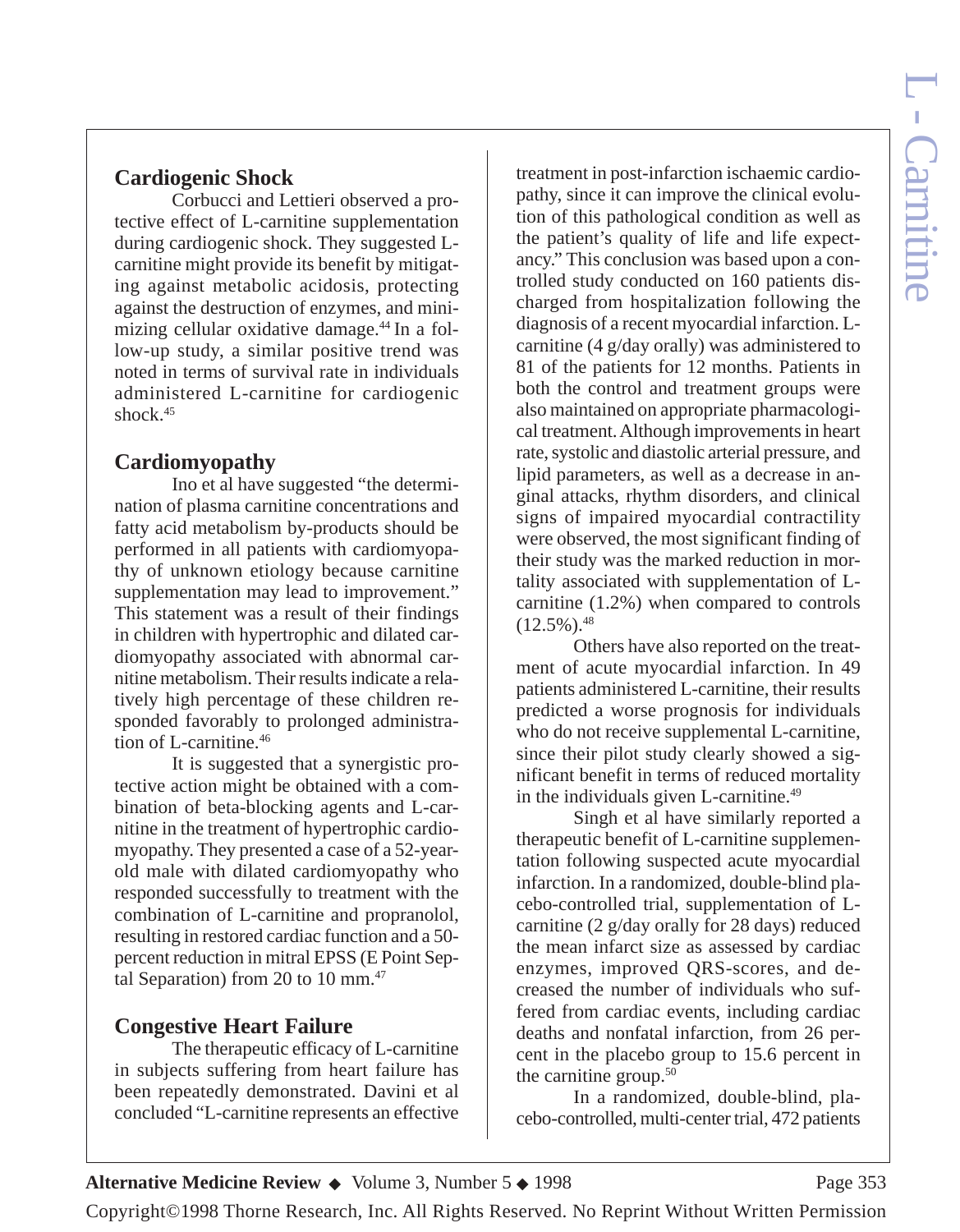with a first acute myocardial infarction received either placebo (239 patients) or L-carnitine (233 patients) within 24 hours of onset of chest pain. The clinical end points—congestive heart failure and death after discharge—of 6 percent in the L-carnitine treatment group and 9.6 percent in the placebo group, predict enhanced survival of individuals given L-carnitine after an MI. 51

Ghidini et al gave L-carnitine (1 g twice daily for 45 days) to 21 patients with congestive heart failure secondary to ischemic and/or hypertensive heart disease. Conventional therapy (digitalis, diuretics, antiarrhythmic agents) was also administered in all cases. They observed a distinct improvement in heart rate, serum cholesterol and triglyceride levels, edema and dyspnea, as well as increased diuresis, and a marked reduction in daily digitalis consumption in those given  $L$ -carnitine.<sup>52</sup>

### **HIV and Immunity**

Experimental results suggest Lcarnitine could be an effective anti-apoptotic drug, capable of increasing the absolute counts of CD4 and CD8 lymphocytes. Moretti et al conducted a preliminary investigation to ascertain the impact of long-term L-carnitine administration on CD4 and CD8 absolute counts, rate, and apoptosis in HIV-1-infected subjects. Eleven asymptomatic HIV-1-infected subjects who refused any antiretroviral treatment despite experiencing a progressive decline of CD4 counts were treated with daily infusions of L-carnitine (6 g) for four months. L-carnitine therapy resulted in an increase of absolute CD4 counts, which was statistically significant on days 90 and 150. A positive, though not significant trend was also observed in the change in absolute counts of CD8 lymphocytes.<sup>53</sup> Cifone et al have also found that administration of L-carnitine is capable of inducing a strong reduction in the percentage of both CD4 and CD8 cells undergoing apoptosis. Their work suggests

L-carnitine might partially accomplish this reduction in apoptosis by decreasing peripheral blood mononuclear cell-associated ceramide, an intracellular messenger of apoptosis.54

Administration of L-carnitine (6 g/day for two weeks) to AIDS patients treated with zidovudine has been shown to result in increased PBMCs proliferation, as well as a reduction in serum levels of beta 2 microglobulin and circulating tumor necrosis factor (TNF)-alpha.55

#### **Hypoglycemia**

Since one of the manifestations of carnitine deficiency is hypoglycemia, it is not surprising that several investigators have reported a beneficial impact of L-carnitine administration on plasma glucose and insulin levels following intravenous infusion of glucose. Negro et al observed that the addition of both 2 g and 4 g of L-carnitine to 500 ml solutions of 5 percent and 10 percent glucose reduced the increase in plasma glucose levels.56 Grandi et al reported a similar improvement in glucose metabolism following the addition of 2 g of L-carnitine to a 5-percent glucose solution.<sup>57</sup> Whether these observations would translate to a beneficial clinical effect in individuals with a tendency to reactive blood sugar is not currently known; however, due to the safety of L-carnitine and its tendency to improve fatigue (a common concomitant symptom of individuals with reactive blood sugar), a clinical trial with L-carnitine seems warranted.

### **Male Infertility**

Increasingly, L-carnitine is being investigated as a potential therapeutic intervention in some forms of male infertility. It has been proposed that spermatozoa might require L-carnitine for maturation since a high concentration of L-carnitine is found in the epididymis. The spermatozoa, which require beta oxidation for energy, appear to concentrate Lcarnitine.58

Copyright©1998 Thorne Research, Inc. All Rights Reserved. No Reprint Without Written Permission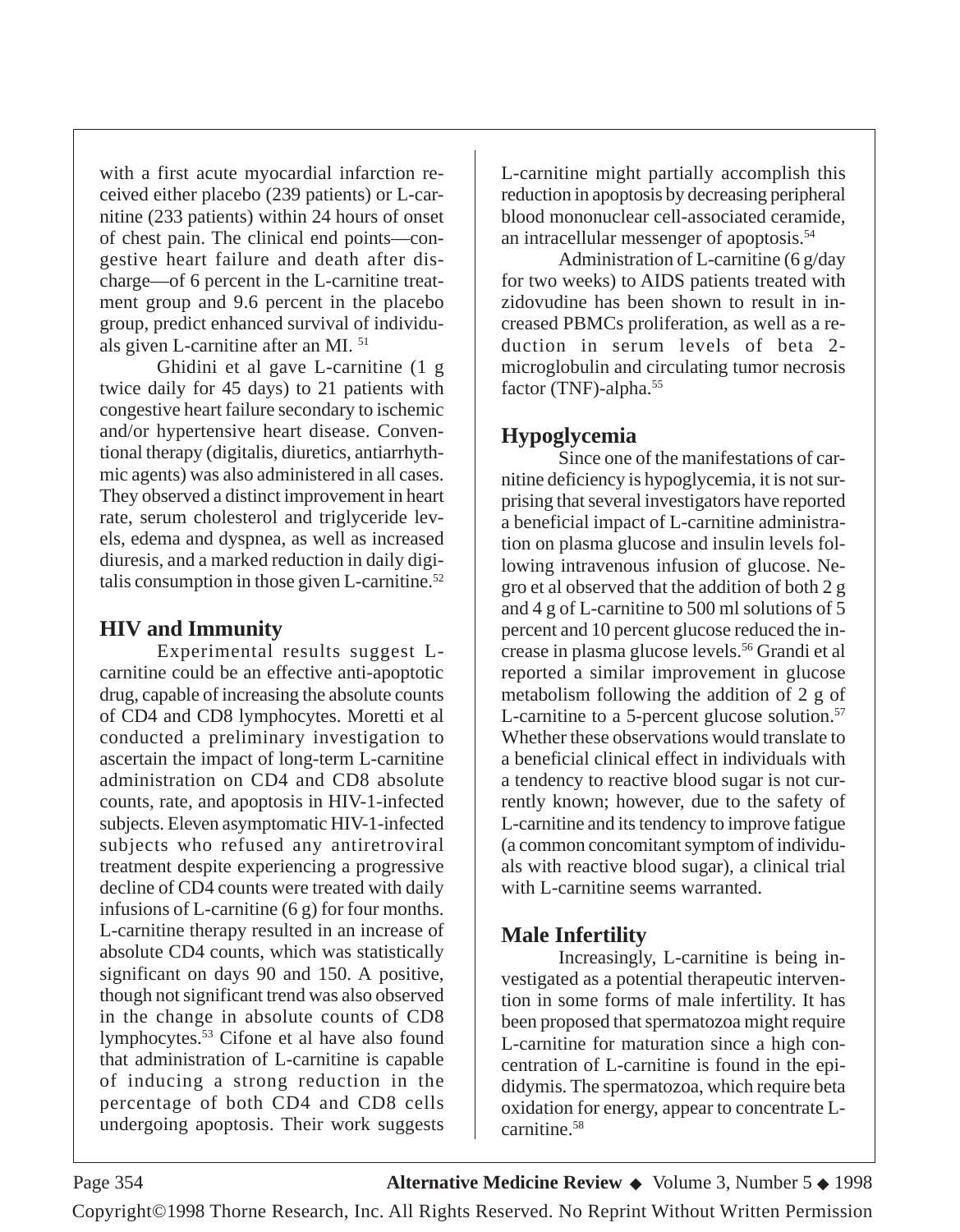Oral administration of L-carnitine can improve sperm quality in some patients with idiopathic asthenospermia (defective sperm motility). Researchers provided 100 patients with 3 g daily of L-carnitine for four months and reported improvements in all assessed parameters of sperm motility, as well as an increase in the total sperm count.59 Similar findings were reported in a similar group with asthenospermia. A favorable effect of 3 g/day of L-carnitine was noted on sperm motility, and rapid linear progression was seen in 37 out of 47 patients treated. Additionally, an average increase in the total number of sperm was demonstrated.<sup>60</sup>

### **Pregnancy and Pediatric Applications**

Among the physiological changes characteristic of intrauterine development is an increase in body stores of carnitine, thought to occur due to the increased demand of the fetus on maternal supplies. Following delivery, interruption of the materno-fetal supply, along with the inability of the newborn to meet body requirements by endogenous synthesis, leaves the infant dependent upon exogenous intake. In circumstances of the absence of exogenous intake due to carnitine-free nutrition, tissue carnitine reserves decline in infants. Preterm infants are predictably in even greater jeopardy of having a relative carnitine deficiency.61 In contrast, a gradual increase of carnitine stores is a normal response of infants to breast feeding or the use of carnitine-containing formulas.<sup>62</sup>

Genger et al have reported an increased need for carnitine during pregnancy. In a small trial of women with diagnosed placental insufficiency, they observed a tendency toward beneficial outcomes following carnitine administration (1 g twice daily orally for one week followed by 1 g daily for the second

week). In spite of the small numbers in this trial, the relative short duration of supplementation combined with the trend toward improved outcomes certainly merits further investigation of L-carnitine for this condition.<sup>63</sup>

Since physiologically, L-carnitine activates surfactant synthesis, it is not surprising that supplementation to women with imminent premature delivery provides a substantial benefit to the infant in the postnatal period. Results indicate a combination of L-carnitine (4 g/day for five days) and betamethasone given to women in the prenatal period can reduce both the incidence of respiratory distress syndrome and the mortality of premature newborns. In this trial, the incidence of respiratory distress syndrome of infants was approximately one-half (7.3% vs 14.5%) and the mortality rate was 1.8 percent compared with 7.3 percent in the group receiving the combined intervention as compared to betamethasone alone.<sup>64</sup>

In a case of three siblings presenting with apnea and periodic breathing, along with biochemical defects consistent with a non-specific abnormality of beta oxidation, one of the infants died of sudden infant death syndrome; however, the two surviving infants had a rapid resolution of both respiratory and metabolic abnormalities subsequent to treatment with Lcarnitine.<sup>65</sup>

Winter et al have suggested, based upon their clinical experience, that "secondary plasma carnitine deficiency is a common pediatric finding. The presence of failure to thrive, recurrent infections, hypotonia, encephalopathy, cardiomyopathy, or nonketotic hypoglycemia requires investigation of carnitine status."66 These authors reported normalization of cardiomyopathy in eight infants subsequent to the correction of a secondary L-carnitine deficiency. Kothari and Sharma have also reported a modest improvement in left

Copyright©1998 Thorne Research, Inc. All Rights Reserved. No Reprint Without Written Permission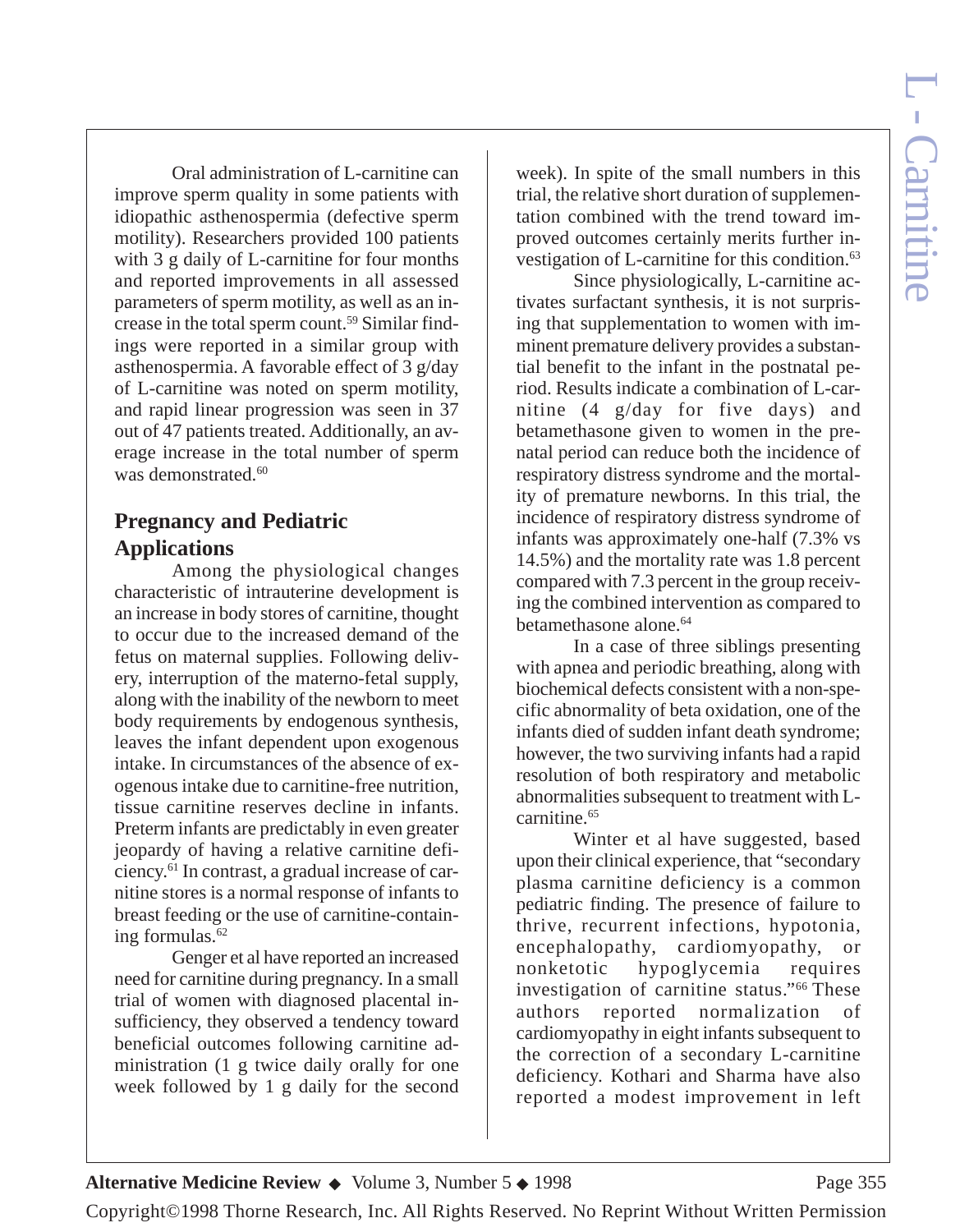ventricular function subsequent to administration of L-carnitine (50 mg/kg/day) in 13 children with idiopathic dilated cardiomyopathy.67

Progressive cardiomyopathy, with or without chronic muscle weakness, is the most common presentation (median age of onset, three years) in children with a defect in intracellular uptake of carnitine resulting in carnitine deficiency. Episodes of fasting hypoglycemia during the first two years of life are also a common presentation in affected infants. These children have low levels of plasma carnitine and a decreased rate of carnitine uptake. Typically, parents of affected children have intermediate values lying between those of normal control subjects and the affected children, suggestive of recessive inheritance. Stanley et al have suggested that early recognition of this disorder and the subsequent treatment with high doses of oral carnitine might be a lifesaving intervention for these children.<sup>68</sup>

Carnitine deficiency might be a complicating factor in cystic fibrosis. Wos et al reported five cases of infants with cystic fibrosis, impaired liver function, and neurological symptoms who, subsequent to a high carnitine diet and enteral administration, experienced a concomitant improvement in clinical condition with the progressive normalization of serum carnitine levels.69

### **Rett Syndrome**

Two case reports in the medical literature indicate administration of L-carnitine might provide some benefits to individuals with Rett syndrome. Plioplys and Kasnicka treated a 17-year-old female with L-carnitine (50 mg/kg/day). Over the two-month course of treatment an improvement in alertness, eye contact, and interaction with her environment were observed. These improvements were all lost following discontinuation of L-carnitine, and were regained after L-carnitine was reintroduced.70

Researchers administered L-carnitine (beginning at 75 mg/kg/day and increasing to 150 mg/kg/day) to a 3 1/2-year-old girl diagnosed with Rett syndrome. They observed improvements in physical activity, muscle hypotonia, communication, and sleep time. Similar to the findings of Plioplys and Kasnicka, a wash-out period followed by reintroduction of L-carnitine supplementation confirmed the efficacy of this regime.<sup>71</sup>

#### **Precautions**

L-carnitine is listed as pregnancy category B, indicating animal studies have revealed no harm to the fetus, but that no adequate studies in pregnant women have been conducted. However, since L-carnitine has been given to pregnant women late in pregnancy with resulting positive outcomes and since L-carnitine is a normally occurring component of the diet, it is unlikely this supplement has any negative impact on pregnancy in normally supplemented amounts. In general, the recommendation for its use follows that of other nutritional substances which have not been overtly studied during human pregnancy; that being, use the supplement cautiously and only if clearly indicated by either laboratory or clinical status.

The racemic mixture (D,L-carnitine) should be avoided. D-carnitine is not biologically active and might interfere with the proper utilization of the L isomer. In uremic patients, use of the racemic mixture has been correlated with myasthenia-like symptoms in some individuals.

#### **Adverse Reactions**

A variety of mild gastrointestinal symptoms have been reported, including transient nausea and vomiting, abdominal cramps, and diarrhea. A change in body odor has also been observed in a few individuals. Typically, reducing the dose will result in improvements in these adverse reactions.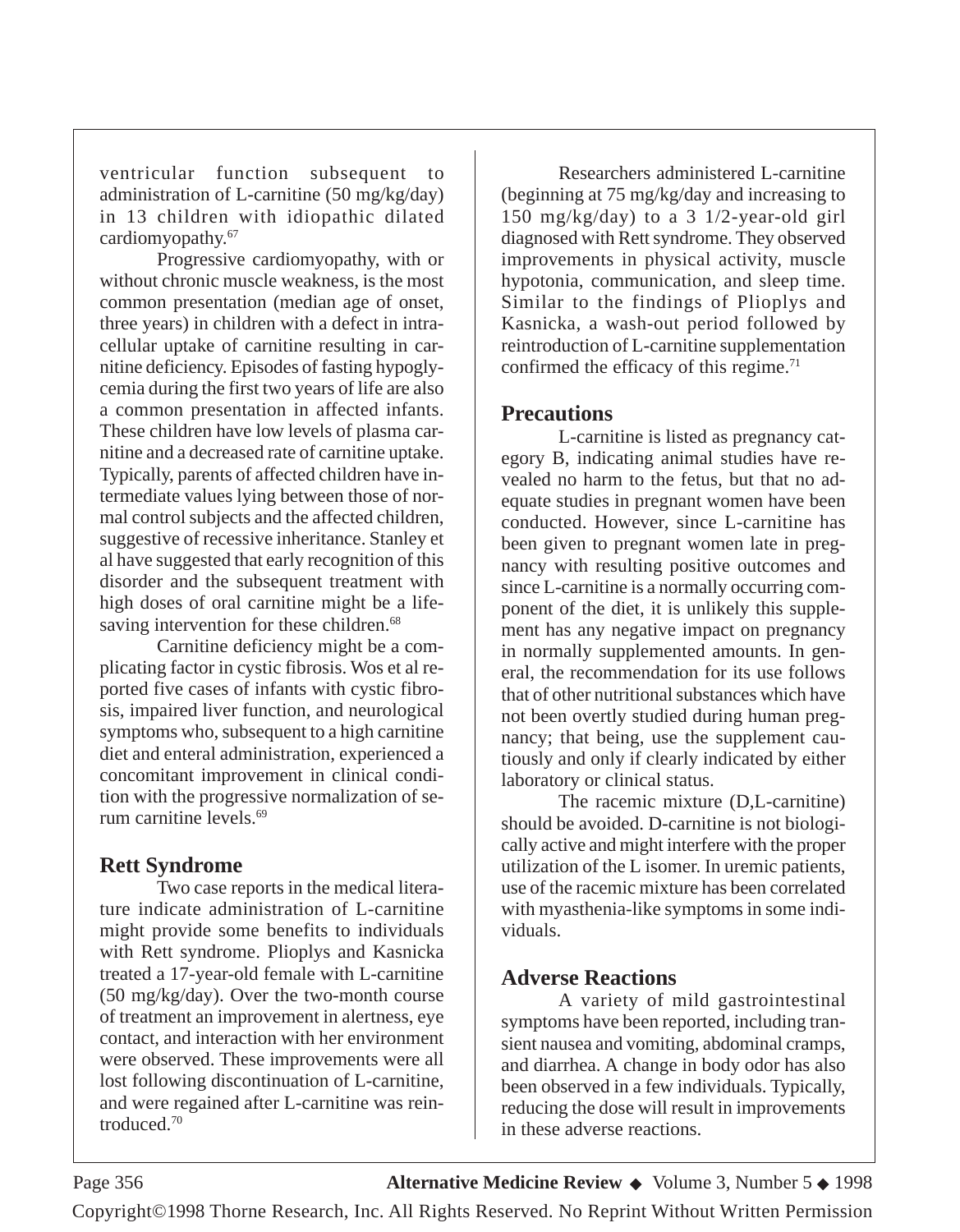No reports of L-carnitine toxicity from overdosage exist. In mice, the LD50 is 19.2 g/ kg. Studies indicate no mutagenicity; however, experiments to determine the long-term carcinogenicity have not been conducted.

#### **Dosage**

As a general guideline, the average therapeutic dose is 1000 mg given two to three times daily for a total of 2000-3000 mg. No advantage appears to exist in giving an oral dose greater than 2000 mg at one time, since absorption studies indicate saturation at this dose.

#### **Conclusions**

L-carnitine has been used as a nutritional supplement for more than two decades. Although it has a well-deserved reputation as a safe and effective addition to nutritional protocols for a range of clinical conditions, its therapeutic role in coronary disease is perhaps its primary claim to fame. Addition of L-carnitine to a protocol for angina and ischemia results in improved exercise tolerance, reduced frequency of angina episodes, and beneficial changes to the ECG. L-carnitine seems to predictably improve risk factor markers of coronary disease; however, the single most impressive aspect of L-carnitine supplementation in coronary conditions has been the consistent bottom-line impact in reducing the clinical end point of congestive heart failure mortality. With additional research now indicating a place for L-carnitine in assisting with clinically challenging conditions such as chronic fatigue syndrome, HIV, and hypoglycemia, and with the ever expanding role of L-carnitine in pediatric health, it appears the use of this dietary supplement will continue to expand.

#### **References**

- 1. Dodson WL, Sachan DS. Choline supplementation reduces urinary carnitine excretion in humans. *Am J Clin Nutr* 1996;63:904-910.
- 2. Daily JW 3rd, Sachan DS. Choline supplementation alters carnitine homeostasis in humans and guinea pigs. *J Nutr* 1995;125:1938-1944.
- 3. Li B, Lloyd ML, Gudjonsson H, et al. The effect of enteral carnitine administration in humans. *Am J Clin Nutr* 1992;55:838-845.
- 4. Harper P, Elwin CE, Cederblad G. Pharmacokinetics of intravenous and oral bolus doses of L-carnitine in healthy subjects. *Eur J Clin Pharmacol* 1988;35:555-562.
- 5. Bach AC, Schirardin H, Sihr MO, Storck D. Free and total carnitine in human serum after oral ingestion of L-carnitine. *Diabete Metab* 1983;9:121-124.
- 6. Rebouche CJ, Chenard CA. Metabolic fate of dietary carnitine in human adults: identification and quantification of urinary and fecal metabolites. *J Nutr* 1991;121:539-546.
- 7. Sahajwalla CG, Helton ED, Purich ED, et al. Multiple-dose pharmacokinetics and bioequivalence of L-carnitine 330-mg tablet versus 1-g chewable tablet versus enteral solution in healthy adult male volunteers. *J Pharm Sci* 1995;84:627-633.
- 8. Baker H, Frank O, DeAngelis B, Baker ER. Absorption and excretion of L-carnitine during single or multiple dosings in humans. *Int J Vitam Nutr Res* 1993;63:22-26.
- 9. Etzioni A, Levy J, Nitzan M, et al. Systemic carnitine deficiency exacerbated by a strict vegetarian diet. *Arch Dis Child* 1984;59:177- 179.
- 10. Cederblad G. Effect of diet on plasma carnitine levels and urinary carnitine excretion in humans. *Am J Clin Nutr* 1987;45:725-729.
- 11. Rossle C, Carpentier YA, Richelle M, et al. Medium-chain triglycerides induce alterations in carnitine metabolism. *Am J Physiol* 1990;258:E944-E947.
- 12. Davis AT, Davis PG, Phinney SD. Plasma and urinary carnitine of obese subjects on verylow-calorie diets. *J Am Coll Nutr* 1990;9:261- 264.
- 13. Johnston CS, Solomon RE, Corte C. Vitamin C depletion is associated with alterations in blood histamine and plasma free carnitine in adults. *J Am Coll Nutr* 1996;15:586-591.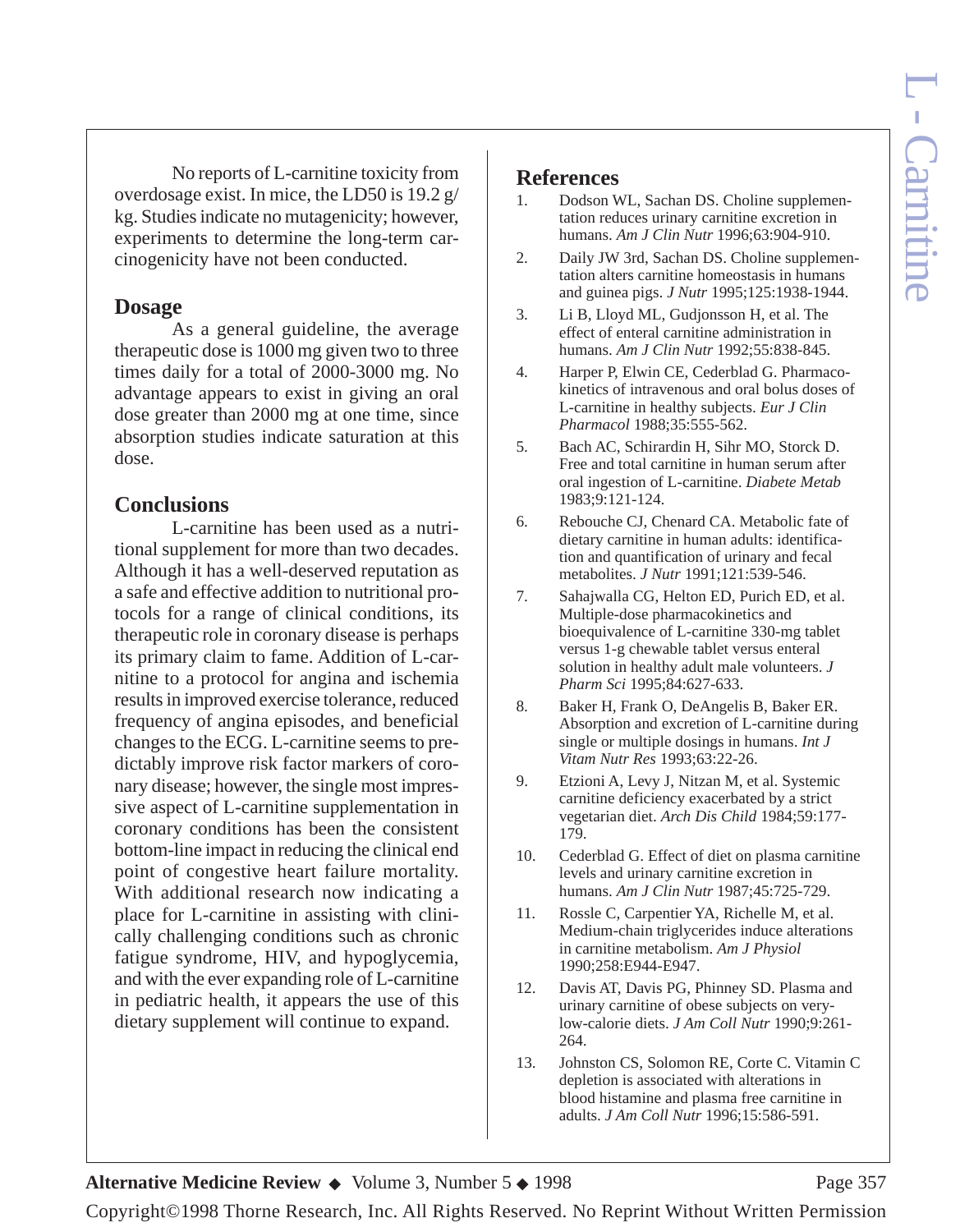- 14. Ha TY, Otsuka M, Arakawa N. The effect of graded doses of ascorbic acid on the tissue carnitine and plasma lipid concentrations. *J Nutr Sci Vitaminol* 1990;36:227-234.
- 15. Podlepa EM, Gessler NN, Bykhovskii VIa. The effect of methylation on the carnitine synthesis. *Prikl Biokhim Mikrobiol* 1990;26:179-183. [Article in Russian]
- 16. Triggs WJ, Roe CR, Rhead WJ, et al. Neuropsychiatric manifestations of defect in mitochondrial beta oxidation response to riboflavin. *J Neurol Neurosurg Psychiatry* 1992;55:209-211.
- 17. Hug G, McGraw CA, Bates SR, Landrigan EA. Reduction of serum carnitine concentrations during anticonvulsant therapy with phenobarbital, valproic acid, phenytoin, and carbamazepine in children. *J Pediatr* 1991;119:799-802.
- 18. Melegh B, Pap M, Molnar D, et al. Carnitine administration ameliorates the changes in energy metabolism caused by short-term pivampicillin medication. *Eur J Pediatr* 1997;156:795-799.
- 19. Herink J. Enhancing effect of L-carnitine on some abnormal signs induced by pentylenetetrazol. *Acta Medica* 1996;39:63-66.
- 20. Lissoni P, Galli MA, Tancini G, Barni S. Prevention by L-carnitine of interleukin-2 related cardiac toxicity during cancer immunotherapy. *Tumori* 1993;79:202-204.
- 21. Kawasaki N, Lee JD, Shimizu H, Ueda T. Long-term L-carnitine treatment prolongs the survival in rats with adriamycin-induced heart failure. *J Card Fail* 1996;2:293-299.
- 22. Semino-Mora MC, Leon-Monzon ME, Dalakas MC. Effect of L-carnitine on the zidovudine-induced destruction of human myotubes. Part I: L-carnitine prevents the myotoxicity of AZT in vitro. *Lab Invest* 1994;71:102-112.
- 23. Korkina MB, Korchak GM, Medvedev DI. Clinico-experimental substantiation of the use of carnitine and cobalamin in the treatment of anorexia nervosa. *Zh Nevropatol Psikhiatr* 1989;89:82-87. [Article in Russian]
- 24. Korkina MV, Korchak GM, Kareva MA. Effects of carnitine and cobamamide on the dynamics of mental work capacity in patients with anorexia nervosa. *Zh Nevropatol Psikhiatr Im S S Korsakova* 1992;92:99-102. [Article in Russian]
- 25. Giordano C, Perrotti G. Clinical studies of the effects of treatment with a combination of carnitine and cobamamide in infantile anorexia. *Clin Ter* 1979;88:51-60. [Article in Italian]
- 26. Swart I, Rossouw J, Loots JM, Kruger MC. The effect of L-carnitine supplementation on plasma carnitine levels and various performance parameters of male marathon athletes. *Nutr Res* 1997;17:405-414.
- 27. Siliprandi N, Di Lisa F, Pieralisi G, et al. Metabolic changes induced by maximal exercise in human subjects following Lcarnitine administration. *Biochim Biophys Acta* 1990;1034:17-21.
- 28. Vecchiet L, Di Lisa F, Pieralisi G, et al. Influence of L-carnitine administration on maximal physical exercise. *Eur J Appl Physiol* 1990;61:486-490.
- 29. Heinonen OJ. Carnitine and physical exercise. *Sports Med* 1996;22:109-132.
- 30. Vukovich MD, Costill DL, Fink WJ. Carnitine supplementation: effect on muscle carnitine and glycogen content during exercise. *Med Sci Sports Exerc* 1994;26:1122-1129.
- 31. Barnett C, Costill DL, Vukovich MD, et al. Effect of L-carnitine supplementation on muscle and blood carnitine content and lactate accumulation during high-intensity sprint cycling. *Int J Sport Nutr* 1994;4:280-288.
- 32. Cooper MB, Jones DA, Edwards RH, et al. The effect of marathon running on carnitine metabolism and on some aspects of muscle mitochondrial activities and antioxidant mechanisms. *J Sports Sci* 1986;4:79-87.
- 33. Colombani P, Wenk C, Kunz I, et al. Effects of L-carnitine supplementation on physical performance and energy metabolism of endurance-trained athletes: a double-blind crossover field study. *Eur J Appl Physiol* 1996;73:434-439.
- 34. Plioplys AV, Plioplys S. Amantadine and Lcarnitine treatment of chronic fatigue syndrome. *Neuropsychobiology* 1997;35:16-23.
- 35. Campos Y, Huertas R, Lorenzo G, et al. Plasma carnitine insufficiency and effectiveness of L-carnitine therapy in patients with mitochondrial myopathy. *Muscle Nerve* 1993;16:150-153.
- 36. Ramos AC, Barrucand L, Elias PR, et al. Carnitine supplementation in diphtheria. *Indian Pediatr* 1992;29:1501-1505.

Page 358 **Alternative Medicine Review** ◆ Volume 3, Number 5 ◆ 1998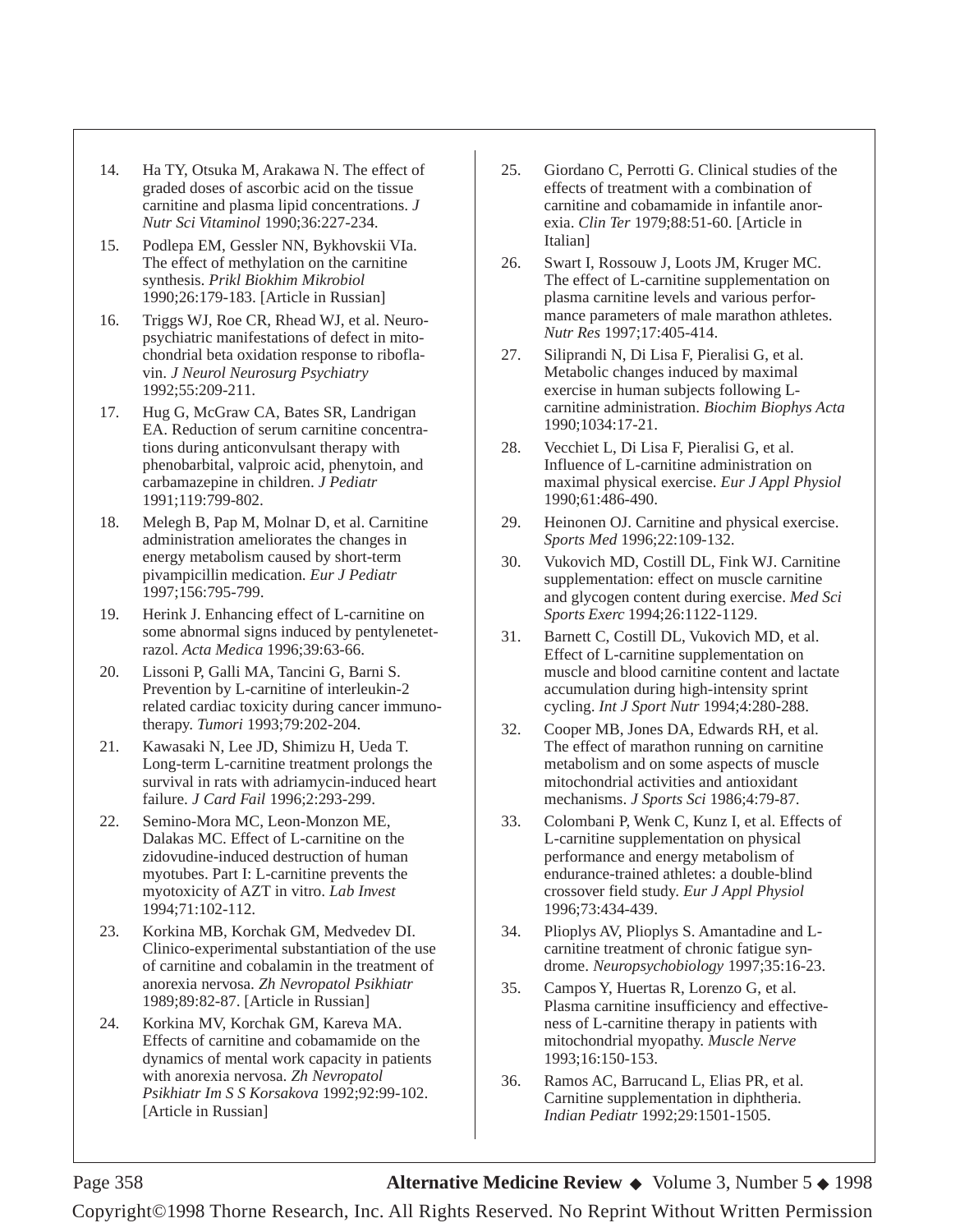- 37. Kamikawa T, Suzuki Y, Kobayashi A, et al. Effects of L-carnitine on exercise tolerance in patients with stable angina pectoris. *Jpn Heart J* 1984;25:587-597.
- 38. Canale C, Terrachini V, Biagini A, et al. Bicycle ergometer and echocardiographic study in healthy subjects and patients with angina pectoris after administration of Lcarnitine: semiautomatic computerized analysis of M-mode tracing. *Int J Clin Pharmacol Ther Toxicol* 1988;26:221-224.
- 39. Cherchi A, Lai C, Angelino F, et al. Effects of L-carnitine on exercise tolerance in chronic stable angina: a multicenter, double-blind, randomized, placebo controlled crossover study. *Int J Clin Pharmacol Ther Toxicol* 1985;23:569-572.
- 40. Cacciatore L, Cerio R, Ciarimboli M, et al. The therapeutic effect of L-carnitine in patients with exercise-induced stable angina: a controlled study. *Drugs Exp Clin Res* 1991;17:225-235.
- 41. Fernandez C, Proto C. L-carnitine in the treatment of chronic myocardial ischemia. An analysis of 3 multicenter studies and a bibliographic review. *Clin Ter* 1992;140:353-377. [Article in Italian]
- 42. Brevetti G, Chiariello M, Ferulano G, et al. Increases in walking distance in patients with peripheral vascular disease treated with Lcarnitine: a double-blind, cross-over study. *Circulation* 1988;77:767-773.
- 43. Mondillo S, Faglia S, D'Aprile N, et al. Therapy of arrhythmia induced by myocardial ischemia. Association of L-carnitine, propafenone and mexiletine. *Clin Ter* 1995;146:769-774. [Article in Italian]
- 44. Corbucci GG, Lettieri B. Cardiogenic shock and L-carnitine: clinical data and therapeutic perspectives. *Int J Clin Pharmacol Res* 1991;11:283-293.
- 45. Corbucci GG, Loche F. L-carnitine in cardiogenic shock therapy: pharmacodynamic aspects and clinical data. *Int J Clin Pharmacol Res* 1993;13:87-91.
- 46. Ino T, Sherwood WG, Benson LN, et al. Cardiac manifestations in disorders of fat and carnitine metabolism in infancy. *J Am Coll Cardiol* 1988;11:1301-1308.
- 47. Ferro M, Crivello R, Gianotti A, Conti M. Treatment of hypertrophic cardiomyopathy with a combination of carnitine and beta blockaders. Review of the literature. Description of a clinical case and long-term follow up. *Clin Ter* 1993;143:109-113. [Article in Italian]
- 48. Davini P, Bigalli A, Lamanna F, Boem A. Controlled study on L-carnitine therapeutic efficacy in post-infarction. *Drugs Exp Clin Res* 1992;18:355-365.
- 49. De Pasquale B, Righetti G, Menotti A. Lcarnitine for the treatment of acute myocardial infarct. *Cardiologia* 1990;35:591-596. [Article in Italian]
- 50. Singh RB, Niaz MA, Agarwal P, et al. A randomised, double-blind, placebo-controlled trial of L-carnitine in suspected acute myocardial infarction. *Postgrad Med J* 1996;72:45-50.
- 51. Iliceto S, Scrutinio D, Bruzzi P, et al. Effects of L-carnitine administration on left ventricular remodeling after acute anterior myocardial infarction: the L-Carnitine Ecocardiografia Digitalizzata Infarto Miocardico (CEDIM) Trial. *J Am Coll Cardiol* 1995;26:380-387.
- 52. Ghidini O, Azzurro M, Vita G, Sartori G. Evaluation of the therapeutic efficacy of Lcarnitine in congestive heart failure. *Int J Clin Pharmacol Ther Toxicol* 1988;26:217-220.
- 53. Moretti S, Alesse E, Di Marzio L, et al. Effect of L-carnitine on human immunodeficiency virus-1 infection-associated apoptosis: a pilot study. *Blood* 1998;91:3817-3824.
- 54. Cifone MG, Alesse E, Di Marzio L, et al. Effect of L-carnitine treatment in vivo on apoptosis and ceramide generation in peripheral blood lymphocytes from AIDS patients. *Proc Assoc Am Physicians* 1997;109:146-153.
- 55. De Simone C, Tzantzoglou S, Famularo G, et al. High dose L-carnitine improves immunologic and metabolic parameters in AIDS patients. *Immunopharmacol Immunotoxicol*  $\overline{1993:15:1}$ -12.
- 56. Negro P, Gossetti F, La Pinta M, et al. The effect of L-carnitine, administered through intravenous infusion of glucose, on both glucose and insulin levels in healthy subjects. *Drugs Exp Clin Res* 1994;20:257-262.
- 57. Grandi M, Pederzoli S, Sacchetti C. Effect of acute carnitine administration on glucose insulin metabolism in healthy subjects. *Int J Clin Pharmacol Res* 1997;17:143-147.

#### **Alternative Medicine Review ◆** Volume 3, Number 5 ◆ 1998 Page 359